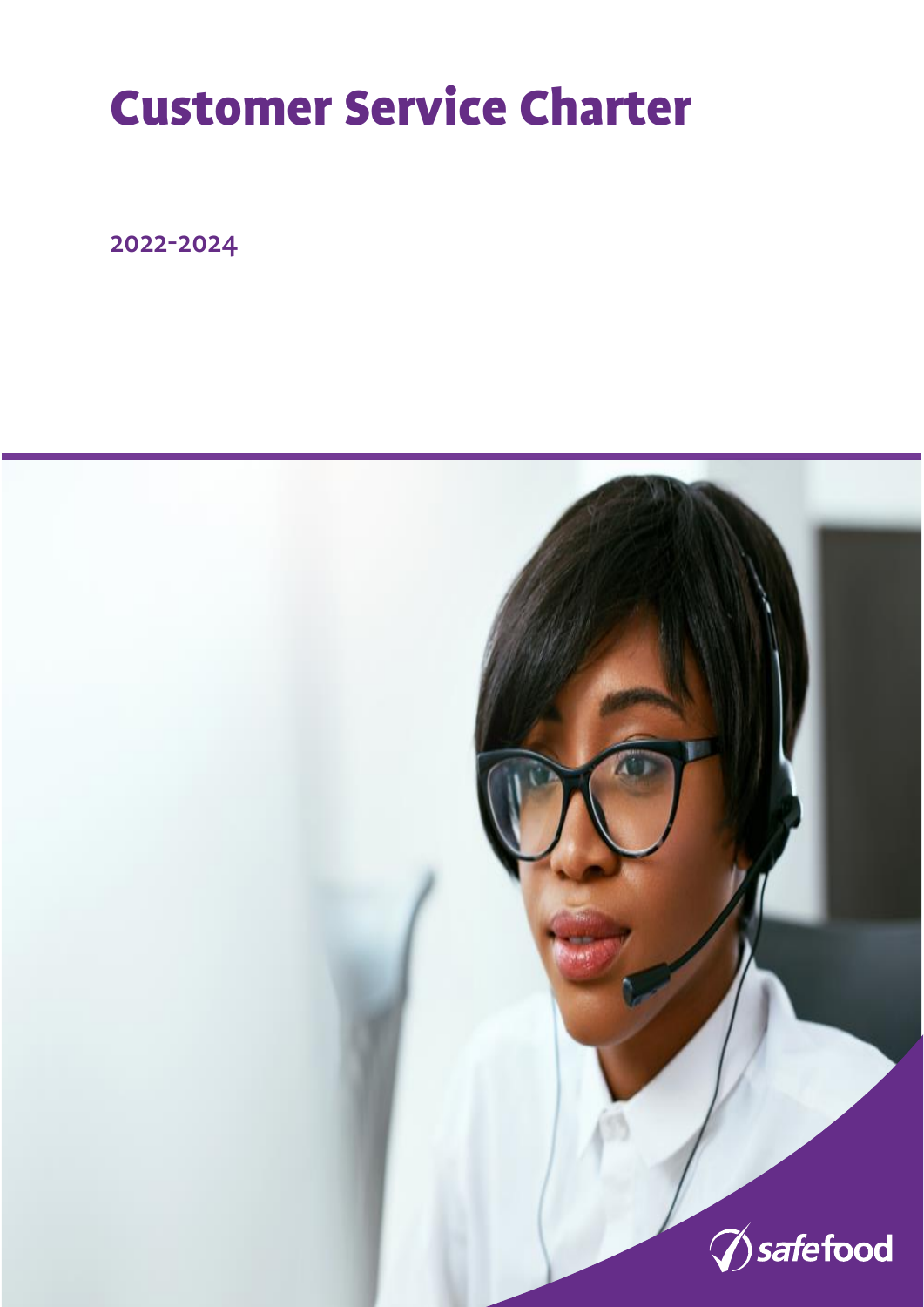### Customer service charter 2022-2024

Publication date: January 2022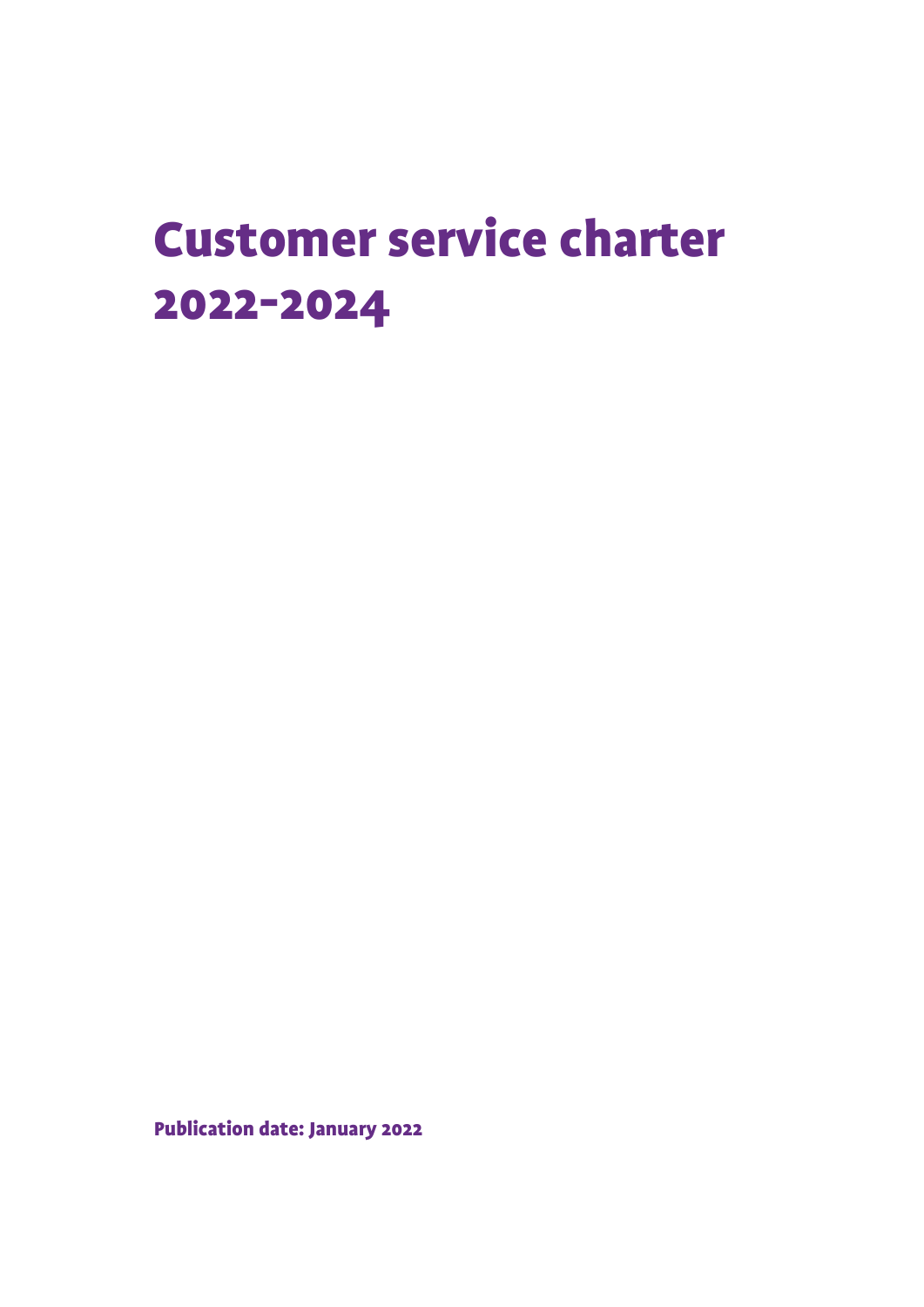#### Table of contents

| $\blacksquare$          |  |
|-------------------------|--|
| $\mathbf{2}$            |  |
| $\overline{\mathbf{3}}$ |  |
| $\overline{\mathbf{4}}$ |  |
| 5                       |  |
| 6                       |  |
| $\overline{7}$          |  |
| 8                       |  |
| $\overline{9}$          |  |
| 10                      |  |
| 11                      |  |
| 12 <sub>2</sub>         |  |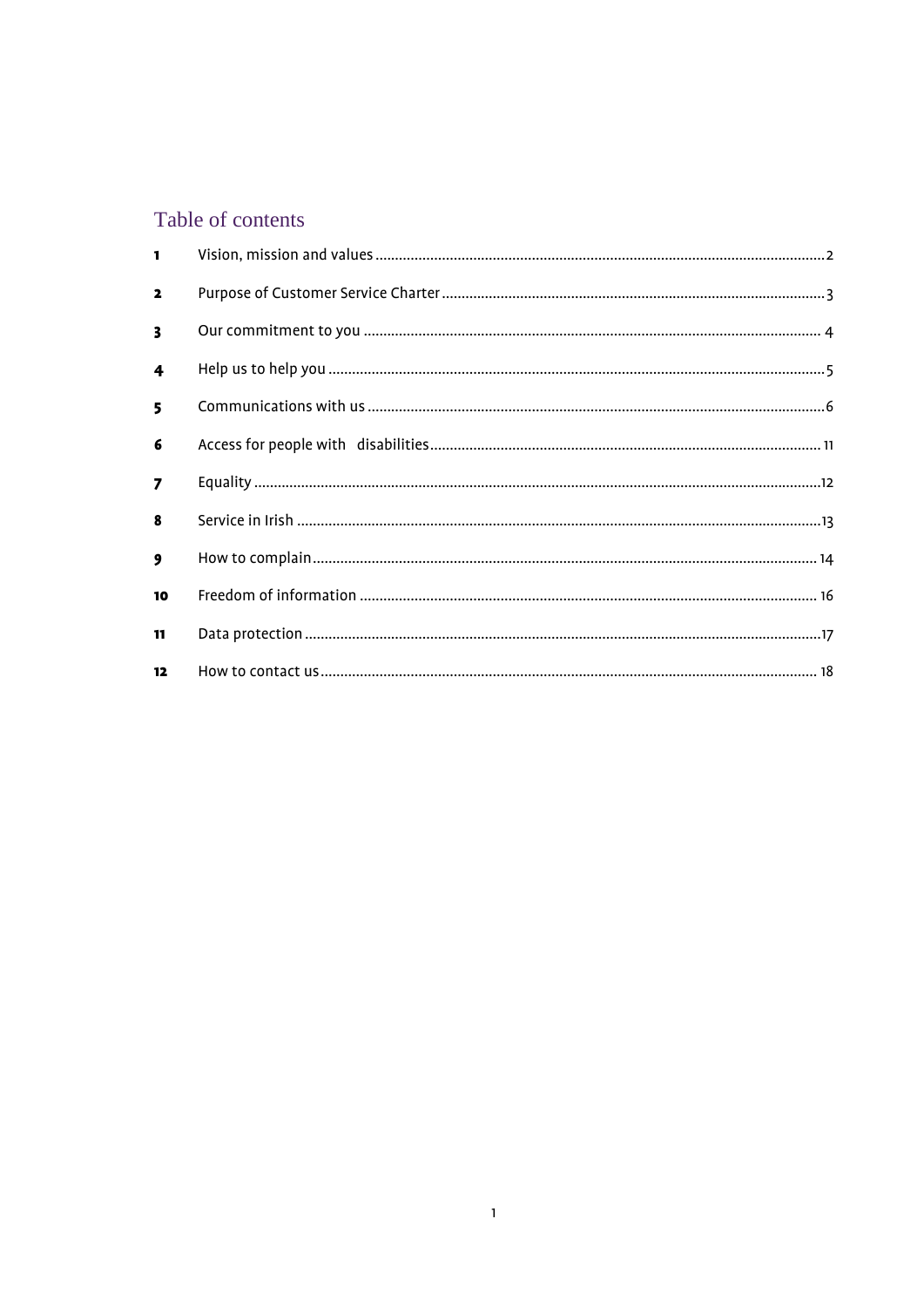## <span id="page-3-0"></span>1 Vision, mission and values

#### Vision

People on the island of Ireland who are empowered to eat healthy and safe food.

#### Mission

To contribute to public health and well-being, by promoting food safety and healthy eating on the island of Ireland.

#### Values

In achieving our vision and mission, we aim to

- be trusted by consumers
- be respected and valued by our partners
- offer a fulfilling place of work to our employees.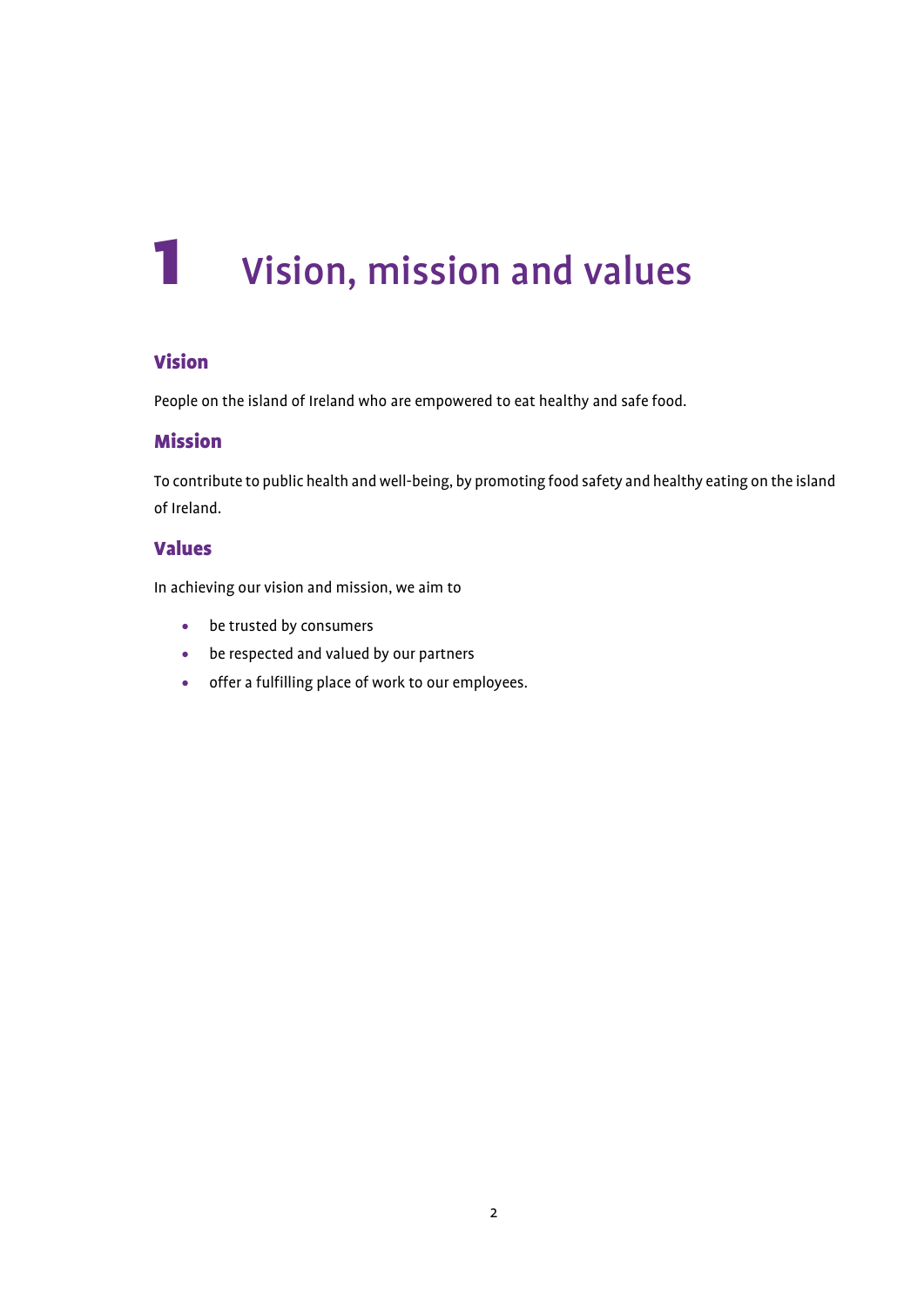### <span id="page-4-0"></span>2 Purpose of Customer Service Charter

The Customer Service Charter sets out the standard of service and behaviour that should reinforce our interactions with all our customers across the island of Ireland. This standard of service is what you, as a customer, can expect to receive when you contact **safefood**.

safefood's customers include each person across the island of Ireland, in both a public and professional capacity.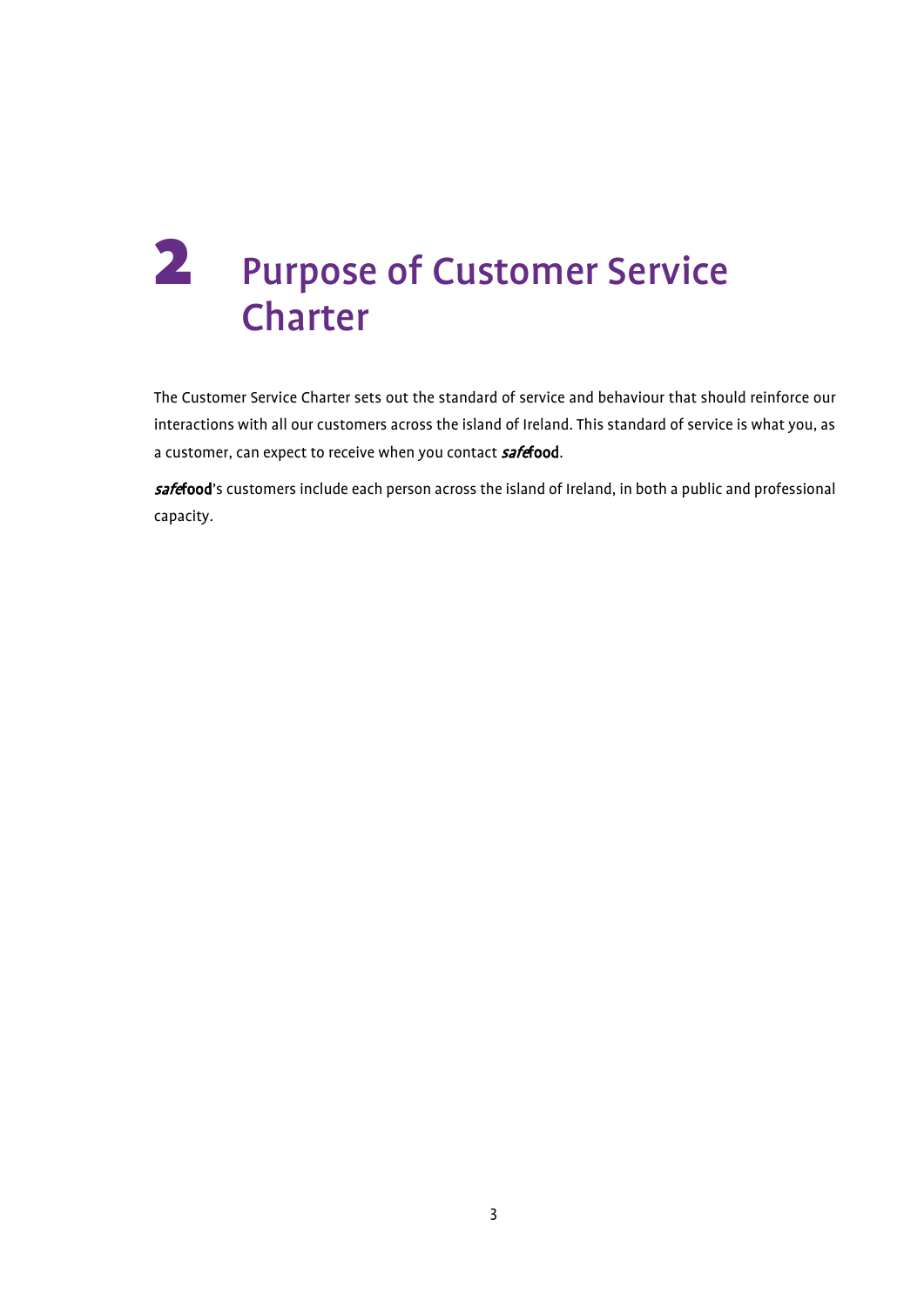# <span id="page-5-0"></span>Our commitment to you

It is important for **safefood** to provide a high quality, fully accessible service to our customers.

We will

- Respond to you promptly, efficiently and to the best of our ability.
- Give you relevant and understandable advice, providing clear and accurate information.
- Be polite and fair in our dealings with you, while always remaining impartial and sensitive to your request.
- Ensure that your rights to equal treatment are upheld as set out in equality legislation.
- Meet any specific needs or requirements that our customers may have.
- Protect the personal information you give us.
- Inform you of your rights and entitlements as appropriate.
- Provide a process for you to make a complaint about our service. **safefood** will do our very best to put things right if we have made a mistake and will try to resolve your complaint fully.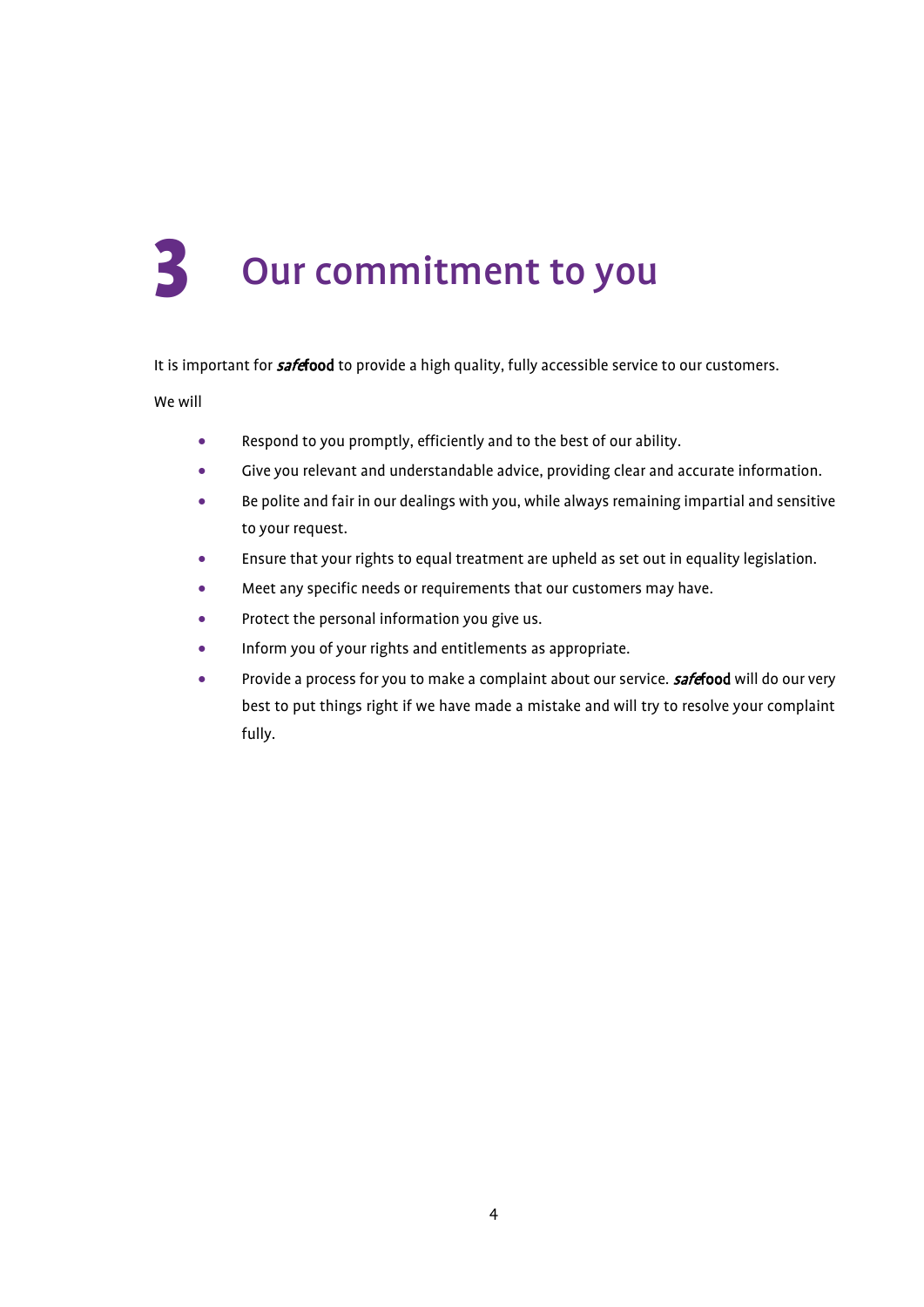<span id="page-6-0"></span>

#### We value your opinion

You can help us to improve by providing feedback. Your feedback might be a compliment, a suggestion, a concern or a complaint. **safefood** welcomes all feedback.

- We will use this feedback to help us give our customers the best possible service.
- We also ask for feedback from time to time, by inviting you to take part in surveys. If you choose to complete a survey, you will be providing **safefood** with valuable information to improve our communication and services.

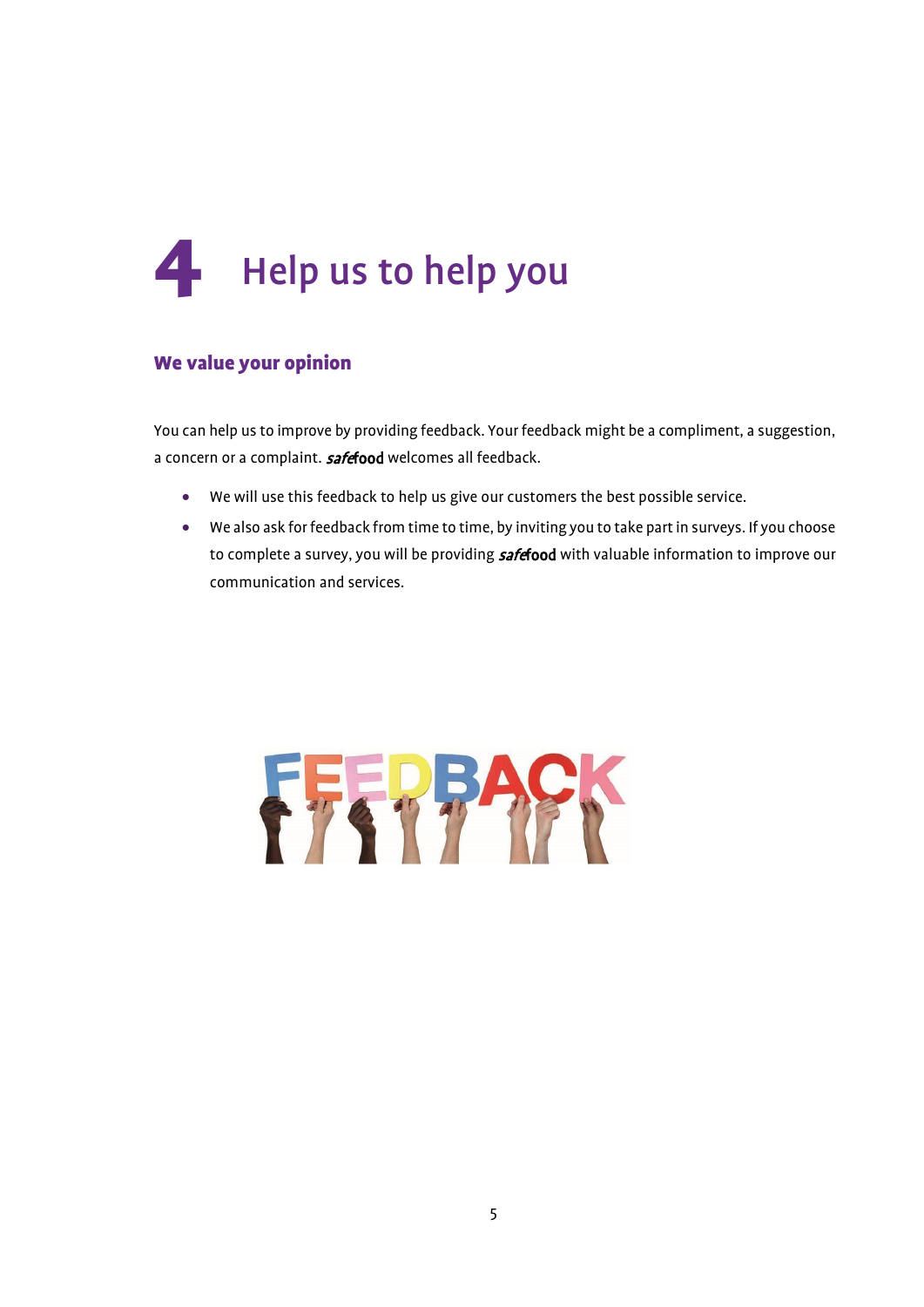# <span id="page-7-0"></span>5 Communicating with us

safefood enjoys a very positive relationship with its customers and clients and respect issues rarely arise. Nonetheless, as part of our duties as an employer, we remind customers that you are obliged to treat **safefood staff**, and anyone providing services on our behalf, with respect, courtesy and consideration. Our staff have a right to dignity in their working life. Any form of aggression, bullying, harassment or discrimination will not be accepted, and we reserve the right to take appropriate action should the necessity arise.

#### The service you can expect from us



- When you contact us by email, we will send you an email acknowledging your enquiry by the next working day.
- We will respond to your enquiry fully within 5 working days.
- Sometimes it may not be possible to respond fully within 5 working days, for example where an enquiry requires considerable research or expertise. In this case, we will tell you when we expect to respond fully. We will also update you on our progress regularly.
- Every email correspondence we send you will include a contact name at **safefood**, with their telephone number and email address.
- We will write emails to you in clear language with technical terms explained, to ensure our response to your enquiry is concise and understandable.
- We will respect your privacy and treat your enquiry in confidence. Our privacy statement is published on our website.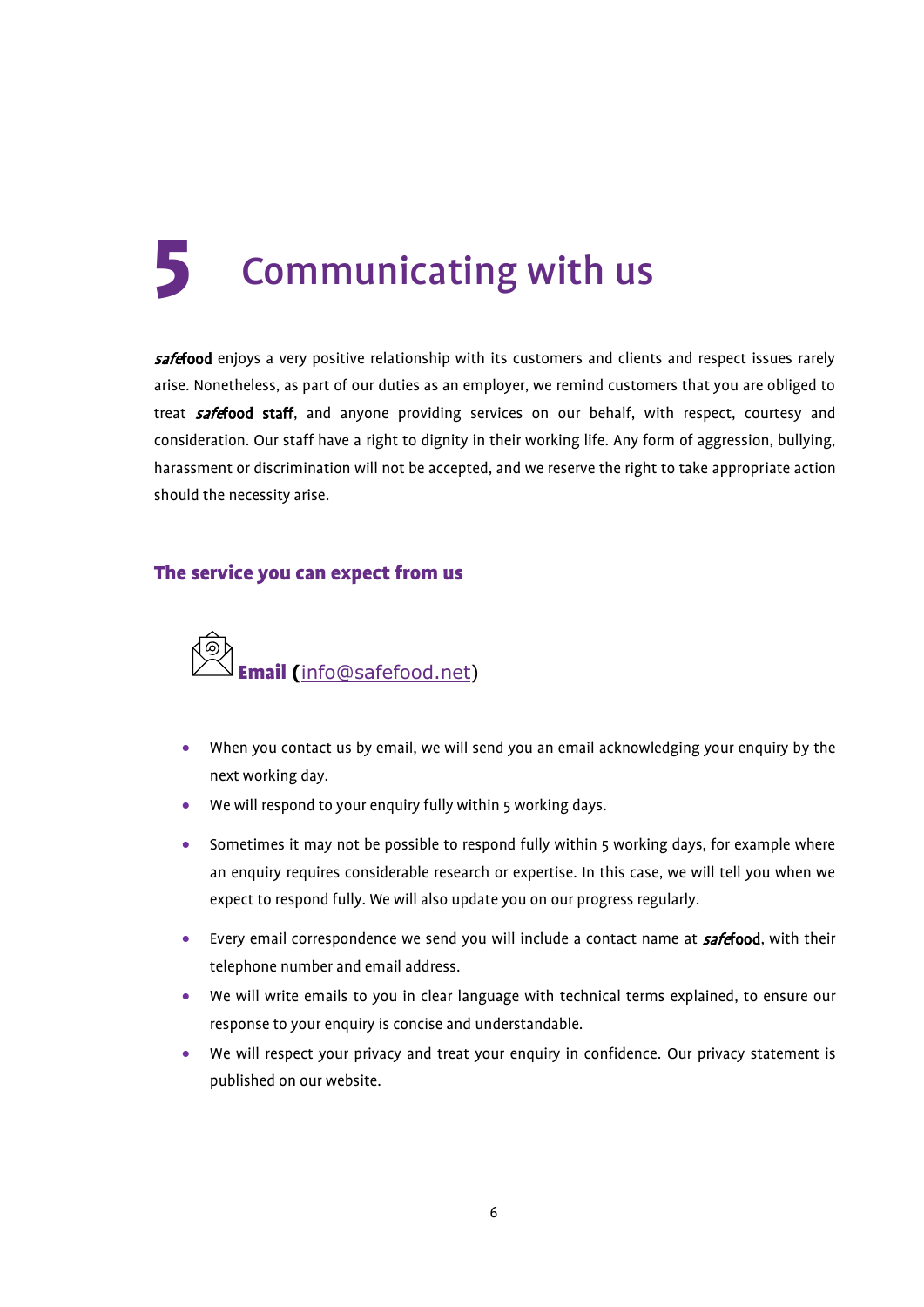

#### Telephone

| <b>Helpline</b>  | Northern Ireland     | 0800 0851683 |  |
|------------------|----------------------|--------------|--|
|                  | Ireland              | 0818 404567  |  |
| <b>Reception</b> | +353 (0) 21 230 4100 |              |  |

- Our reception telephone and helplines are operated Monday to Friday from 9 a.m. to 5 p.m.
- We will answer telephone calls as quickly as possible, and we will try to answer your query immediately.
- Sometimes it is necessary to transfer your call. In this case, we will tell you the name of the person to whom you are being transferred and inform that person about the nature of your enquiry.
- If you leave a voice message we will aim to respond by the next working day.
- We will respond to your enquiry fully within 5 working days.
- Sometimes it may not be possible to respond fully within 5 working days, for example where an enquiry requires considerable research or expertise. In this case, we will tell you when we expect to respond fully. We will also update you on our progress regularly.
- **safefood** employees will identify themselves and their area of work when they answer the phone, and when they phone you.
- We will be polite and helpful in our conversations with you and will provide you with clear and correct information.
- We will respect your privacy and treat your enquiry in confidence. Our privacy statement is published on our website.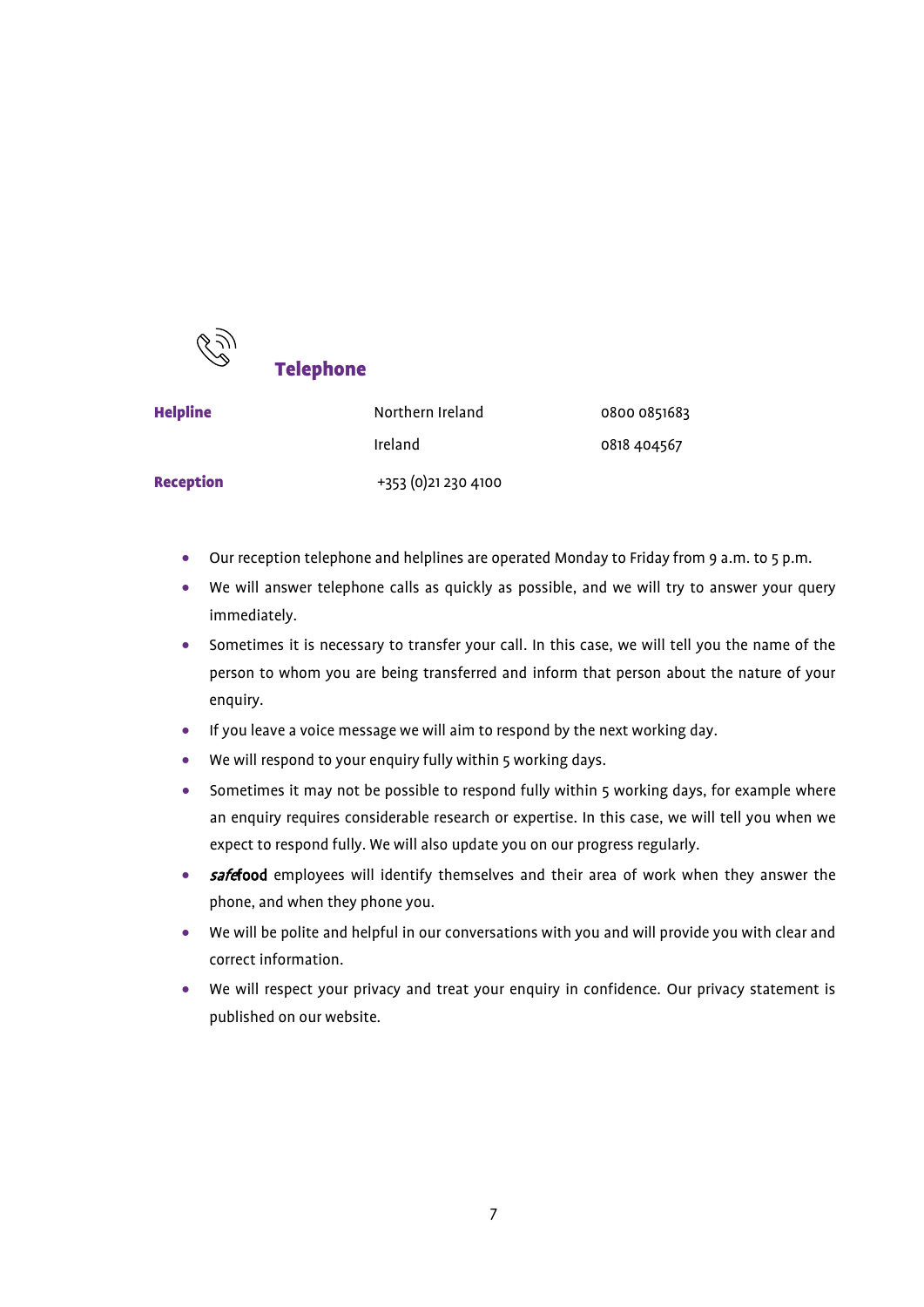

#### Written correspondence

Address to safefood, 7 Eastgate Avenue, Eastgate, Little Island, Co. Cork, T45 RX01

- When you write to us, we will acknowledge receipt of your correspondence within 5 working days.
- We will respond in writing fully within 10 working days.
- Sometimes it is not possible to respond fully within 10 working days, for example where an enquiry requires considerable research or expertise. In this case, we will tell you when we expect to respond fully. We will also keep you updated on our progress regularly.
- Every letter we send you will include a contact name at **safefood**, their telephone number and address.
- We will write to you in clear language with technical terms explained, to ensure our response to your enquiry is concise and understandable.
- We will respect your privacy and treat your enquiry in confidence. Our privacy statement is published on our website.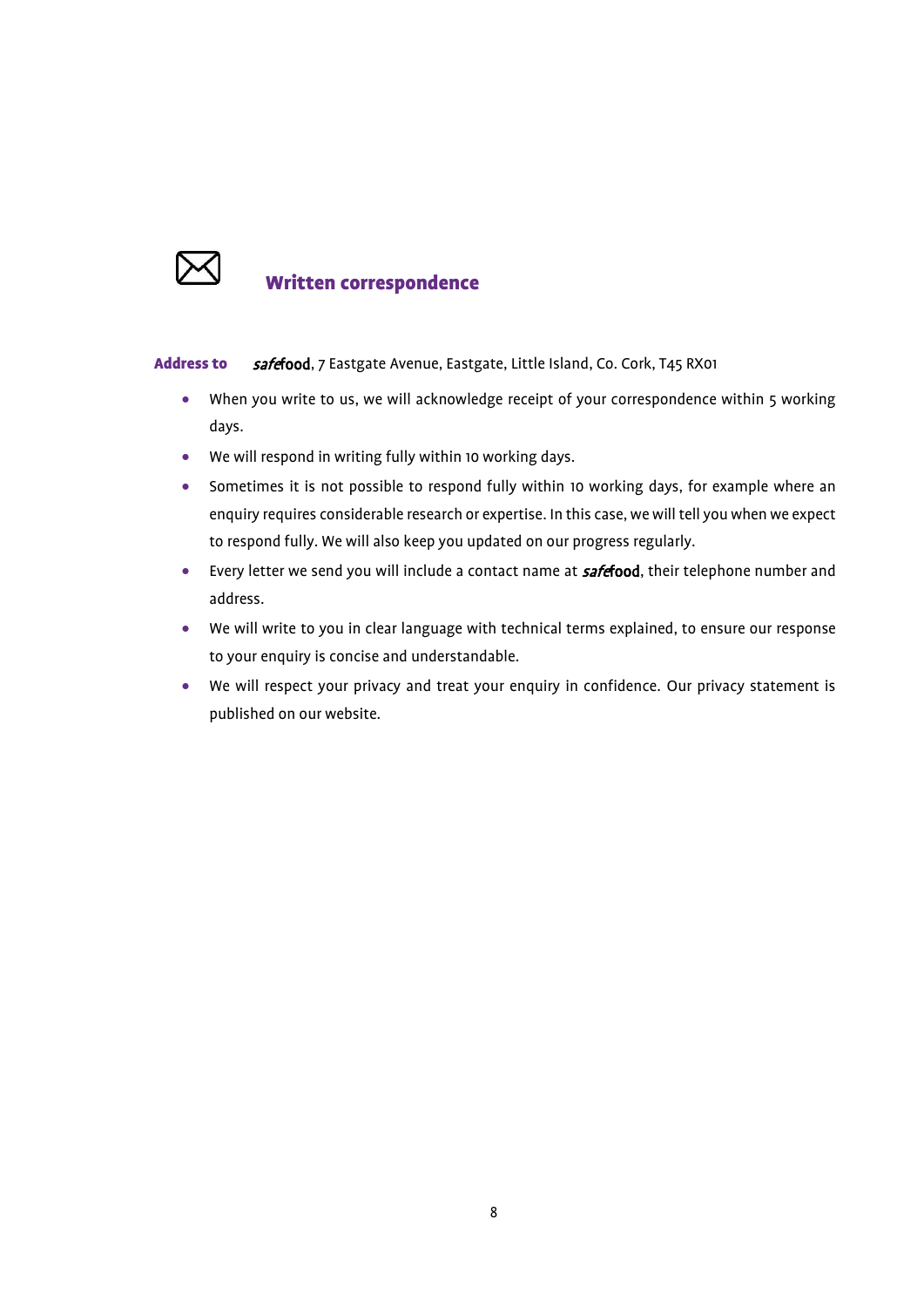

- You can meet us by appointment at our offices, from Monday to Friday 9 a.m. to 5 p.m.
- We will be polite and helpful to you.
- Our facilities will be well maintained and suitable for meeting with you, complying with health and safety standards.
- safefood's offices are accessible for customers with disabilities. Where possible, please give us advance notice if you have any access requirements. Our Disability Access Officer will be available to make any necessary arrangements. Our accessibility statement and disability policy are published on our website.
- When you visit **safefood**, we will be polite and helpful in our conversations with you and will provide you with clear and correct information.
- We will respect your privacy and treat your enquiry in confidence. Our privacy statement is published on our website.



#### Website (www.safefood.net)

- Our website will be maintained, and its content will be accurate and kept up to date.
- We will provide information on our website and other digital resources in clear language with technical terms explained, to ensure that the content is concise and understandable.
- We aim to make our website easy to access and navigate, user-friendly and accessible, catering for a wide range of browsers and devices.
- You can access our website through your mobile device.
- Our website clearly displays **safefood**'s contact points.
- We commit to maintaining our website at conformance level AAA within the Web Accessibility Initiative (WAI) Web Content Accessibility Guidelines (WCAG).
- Our privacy statement is published on our website.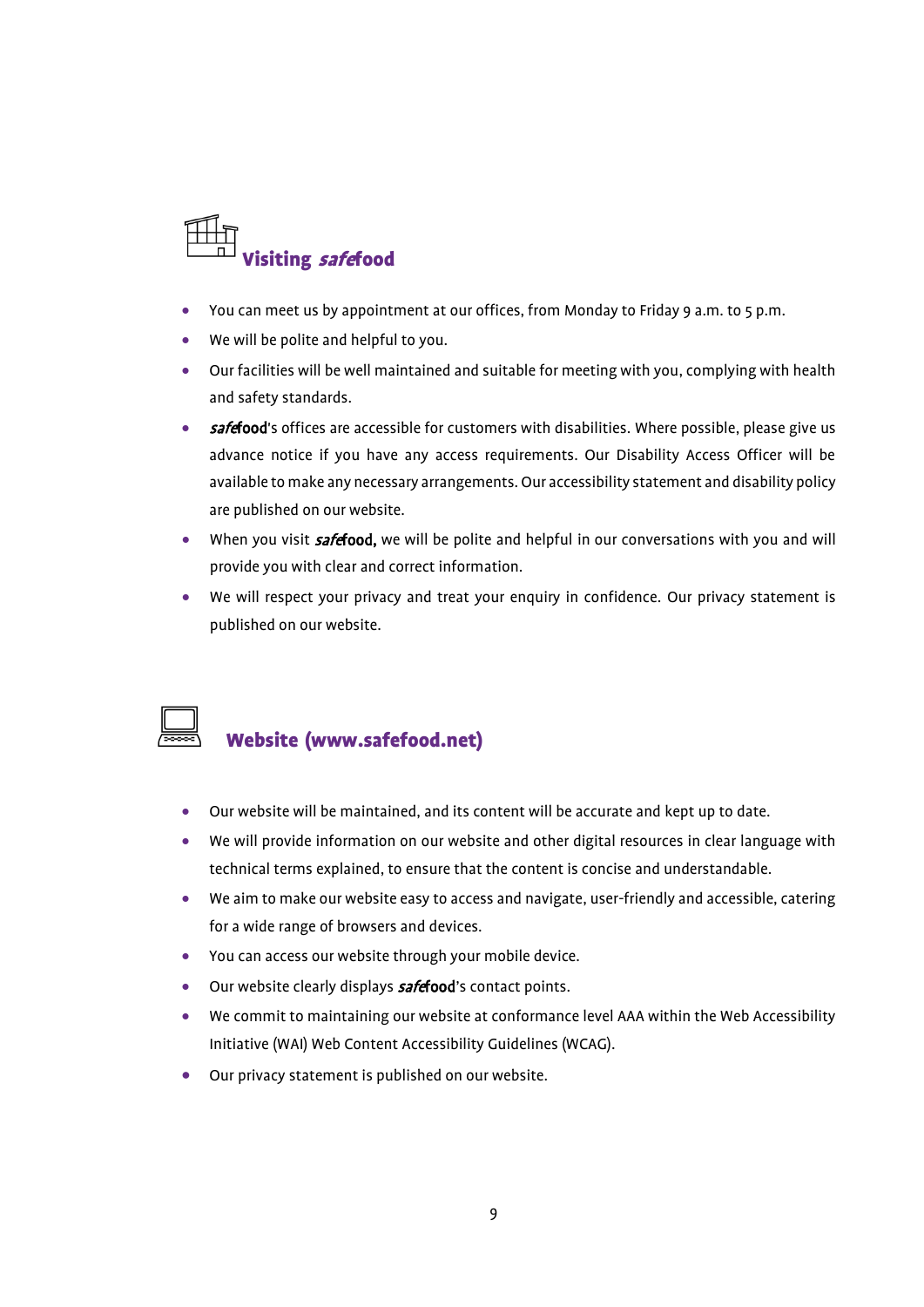

### Social media and digital platforms (Facebook, Instagram, LinkedIn, Pinterest, Twitter)

We will continue to populate our social media platforms and closed professional networks with relevant content.

- When you contact us on our social media platforms, we will respond to your enquiry within 24 hours during the working week – Monday to Friday and on the next working day after the weekend/long weekend/holiday period.
- We will respond to your enquiry fully within 5 working days.
- Some queries may need a more detailed response. In this case, we may ask you to move the conversation to a more suitable platform, such as Facebook messenger or email.
- Sometimes it may not be possible to respond fully within 5 working days, for example where an enquiry requires considerable research or expertise. In this case, we will tell you when we expect to respond fully. We will also update you on our progress regularly.
- We will review all comments and will remove any that are inappropriate or offensive.
- Our privacy statement is published on our website.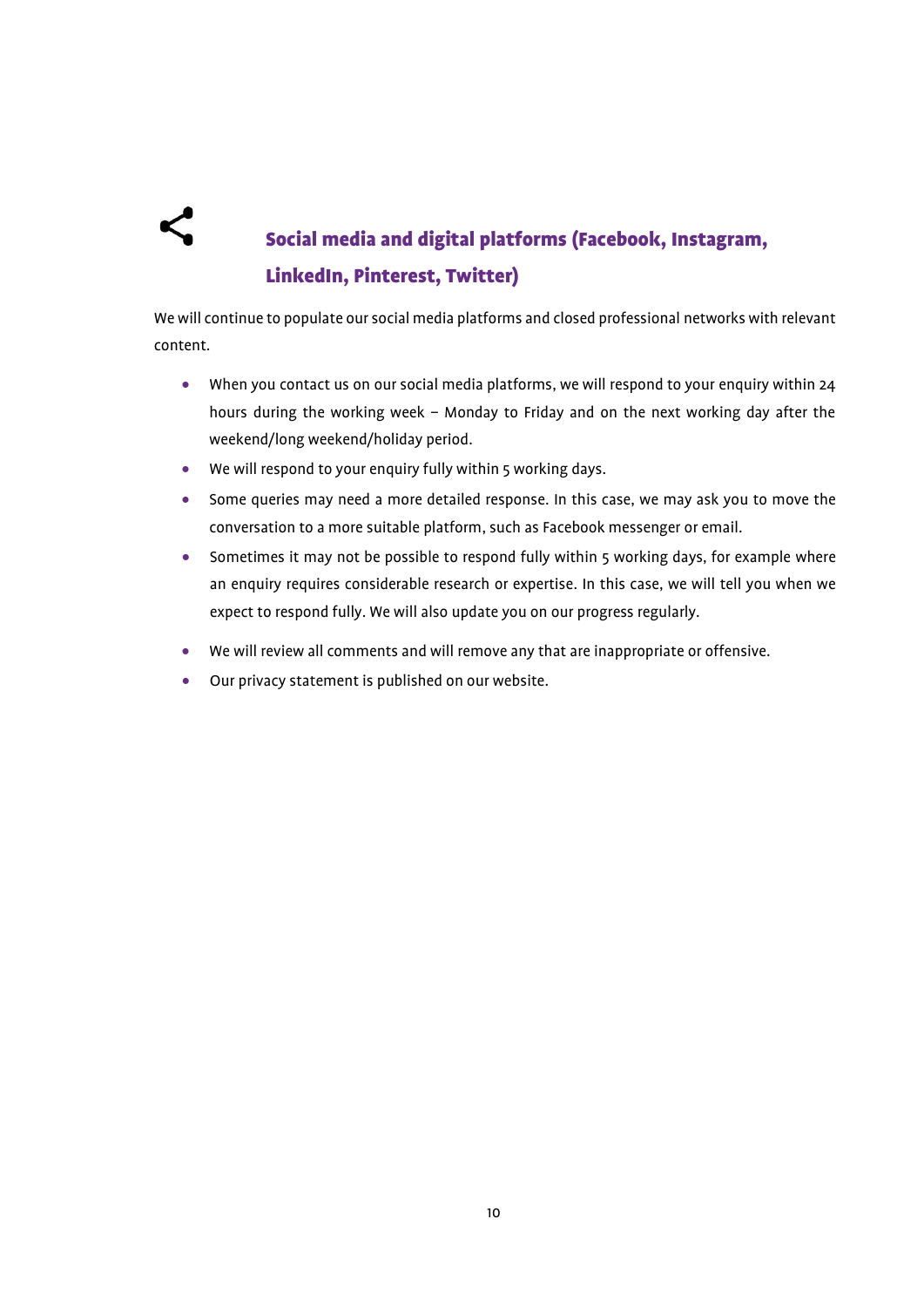### <span id="page-12-0"></span>6 Access for people with disabilities

safefood is accessible to all customers with disabilities across the island of Ireland. We will aim to ensure that this access is maintained to the highest standard. In accordance with Section 26 (2) of the Disability Act, **safefood** has appointed a Disability Access Officer. You can contact the Disability Access Officer by

- o email equality@safefood.net
- o telephone +353 (0)21 230 4100
- **safefood** publishes information in readily available suitable formats for customers with disabilities, where practicable. For information on the formats **safefood** provide please contact our Disability Access Officer.
- We commit to maintaining our website at conformance level AAA within the Web Accessibility Initiative (WAI) Web Content Accessibility Guidelines (WCAG).
- *safe*food's offices and off-site events are accessible for customers with disabilities. Where possible, please give us advance notice if you have any access requirements. Our Disability Access Officer will be available to make any necessary arrangements.
- If you require any assistance or any documents in an alternative format, please do contact our Disability Access Officer.
- Our accessibility statement and disability policy are published on our website.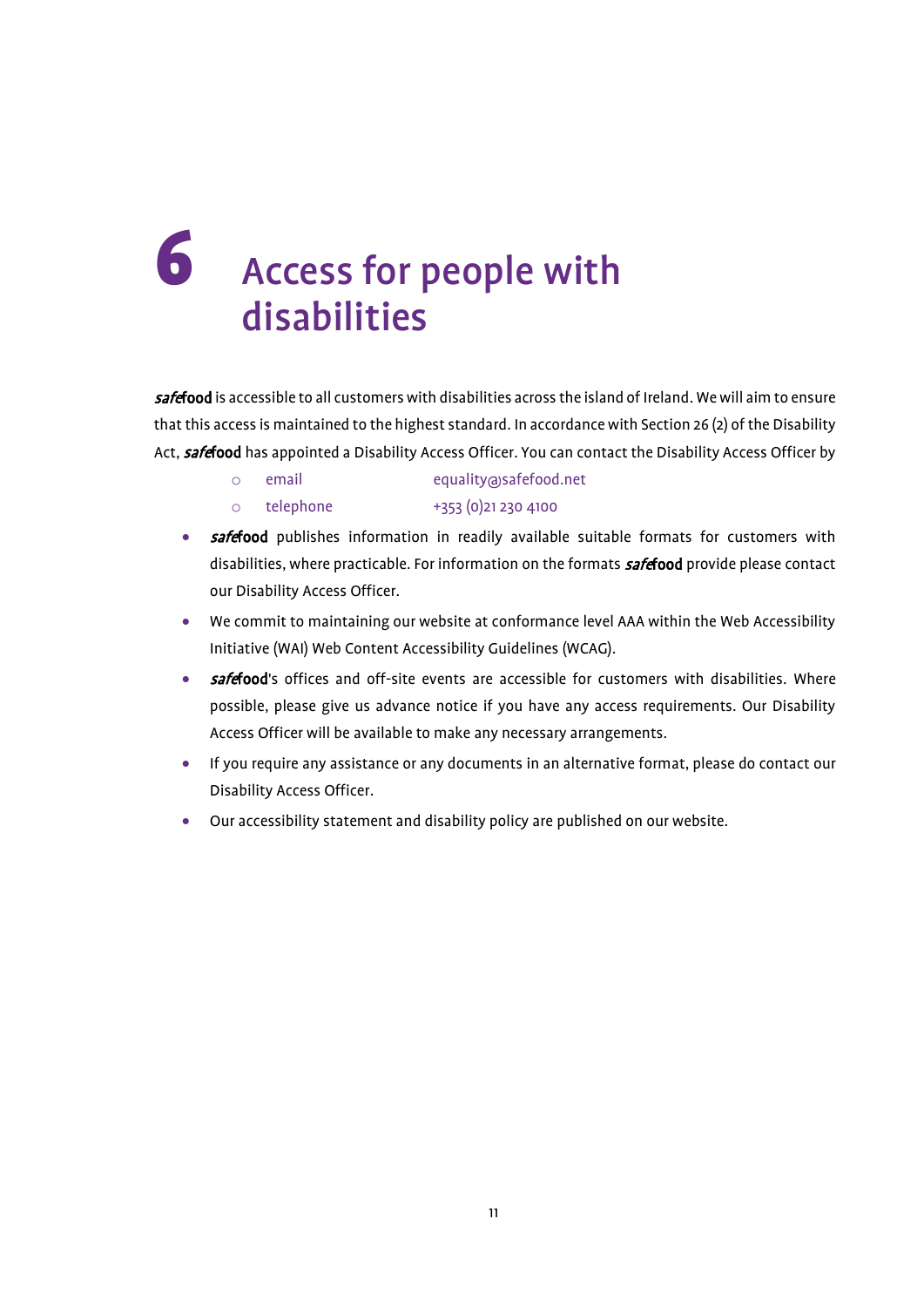# <span id="page-13-0"></span>**Equality**

As an all-island body, **safefood** is fully committed to observing equality legislation on the island of Ireland not only as our duty but as a natural expression of the **safefood** ethos.

- Our equality policy reflects best practice on the island of Ireland, and meets our legal obligations as required by the different legislation that can apply in Northern Ireland and the Republic of Ireland.
- In **safefood's** dealings with you, our customer, we will not discriminate on the grounds of equality, and will work to accommodate the needs of all our customers equally.
- *safe*food employees receive regular training in the practice of equal opportunities and good relations.
- More information on **safefood's** equality scheme can be found at

[Equality policy | safefood](https://www.safefood.net/equality)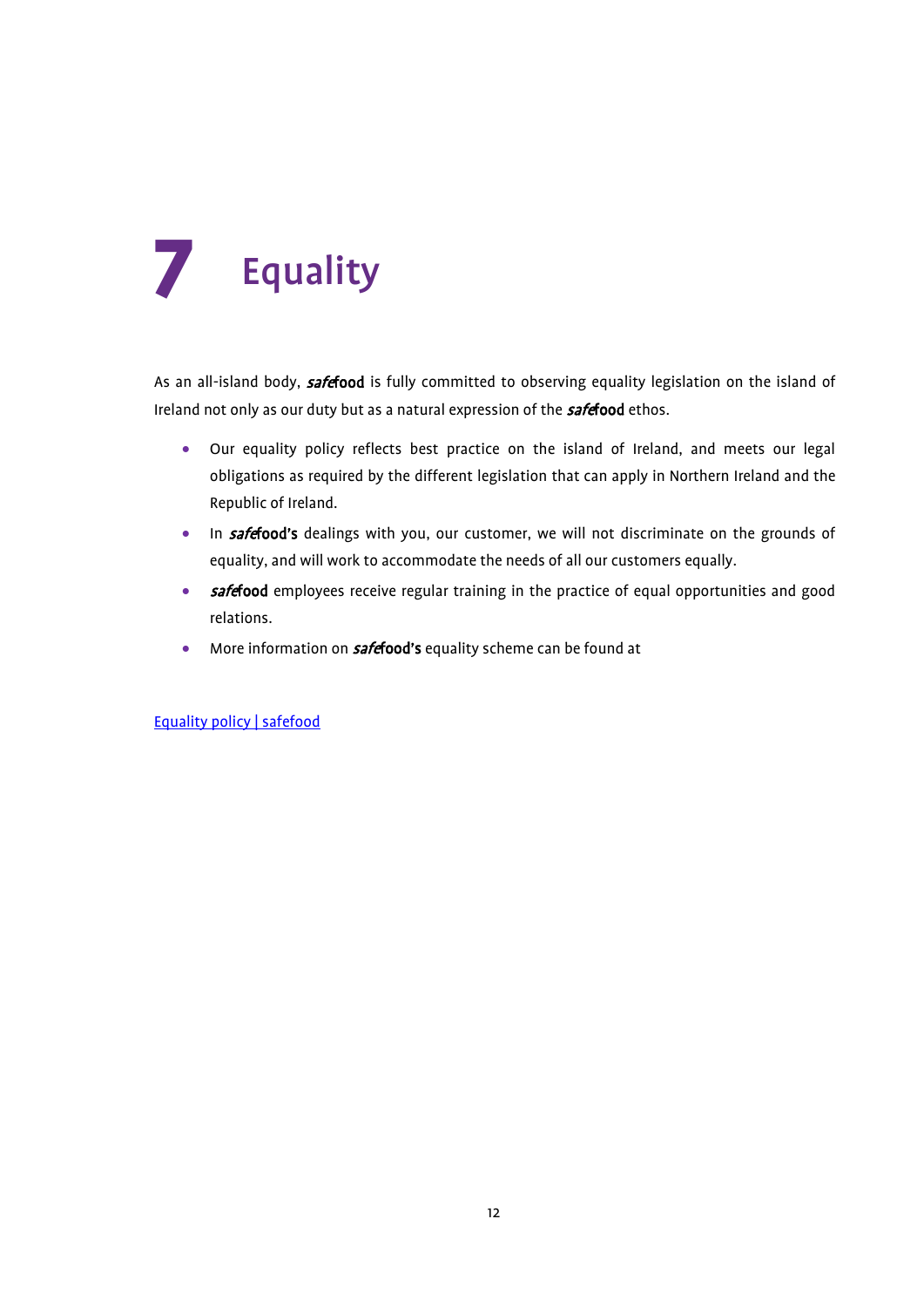<span id="page-14-0"></span>

safefood will make every effort to facilitate customers who wish to conduct their business in Irish.

- Sometimes an Irish language speaker is not available to answer a query immediately. In this case, we will ask you to put your query to us in an email or by writing a letter.
- We will reply to emails and correspondence written in Irish in the same way as English language enquiries, set out in Section 5 "Communications with us".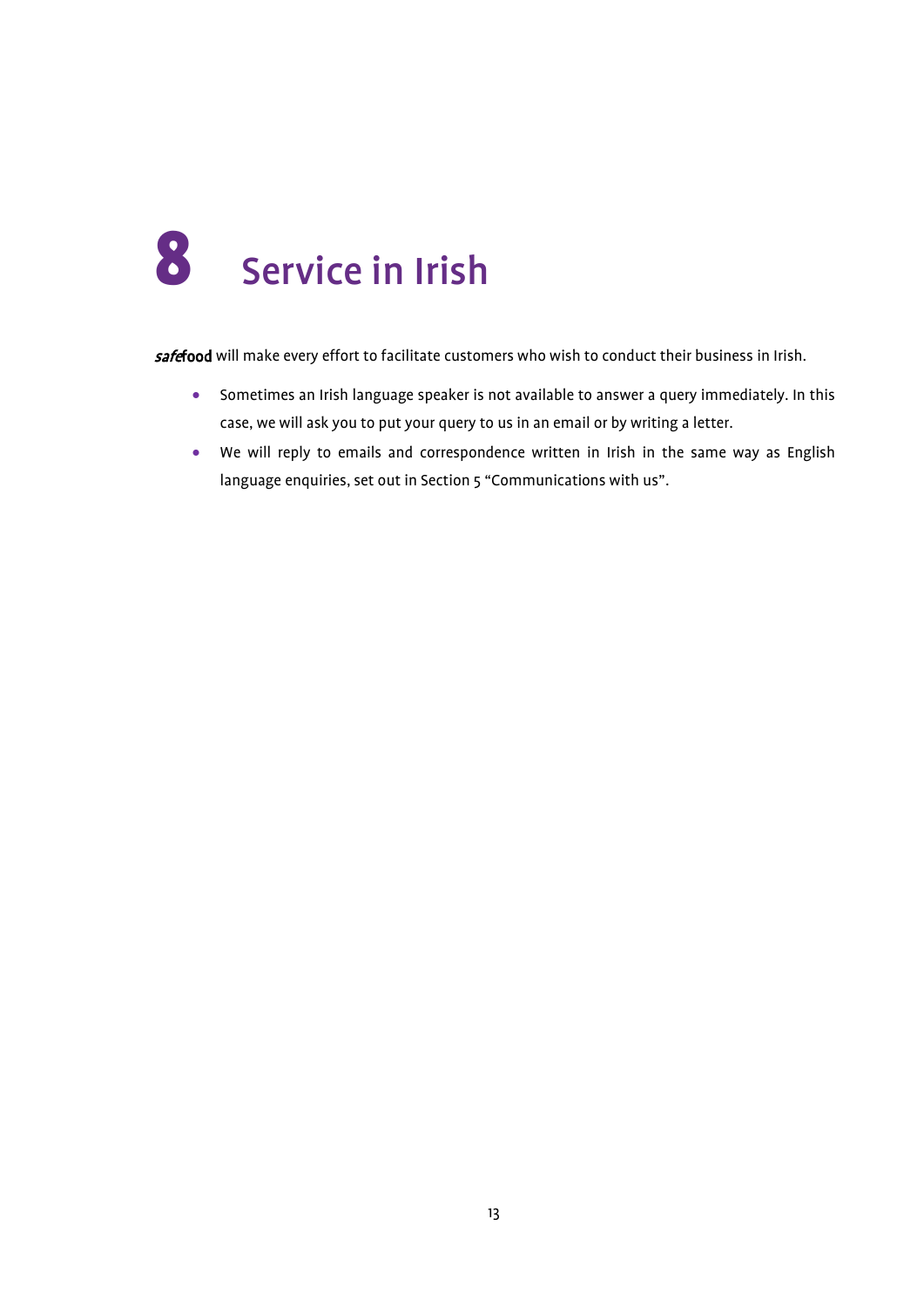# <span id="page-15-0"></span>How to complain

If you are not satisfied with the services provided by **safefood** or feel you have received a service that does not meet the standards outlined in the Customer Service Charter, you have the right to complain. safefood will deal with your complaint fairly and politely.

You can make a complaint by

| email      | info@safefood.net                      |
|------------|----------------------------------------|
| writing to | safefood, 7 Eastgate Avenue, Eastgate, |
|            | Little Island, Co. Cork, T45 RX01      |

- We will acknowledge receipt of your email by the next working day, or your letter within 5 working days.
- We will respond to your email or letter fully within 10 working days, in writing.
- Sometimes it is not possible to respond fully within 10 working days, for example where a complaint requires considerable research or expertise. In this case, we will tell you when we expect to respond fully. We will also keep you updated on our progress regularly.
- Every letter we send you will include a contact name at **safefood**, their telephone number and address.
- We will write to you in clear language with technical terms explained, to ensure our response to your enquiry is concise and understandable.
- We will respect your privacy and treat your complaint in confidence. Our privacy statement is published on our website.

safefood will do our very best to put things right if we have made a mistake and will try to resolve your complaint fully.

If you are not satisfied with the way safefood has dealt with your complaint, you have the right to appeal.

You can make an appeal by

| email      | info@safefood.net                                                                |
|------------|----------------------------------------------------------------------------------|
| writing to | <i>safe</i> food, 7 Eastgate Avenue, Eastgate, Little Island, Co. Cork, T45 RX01 |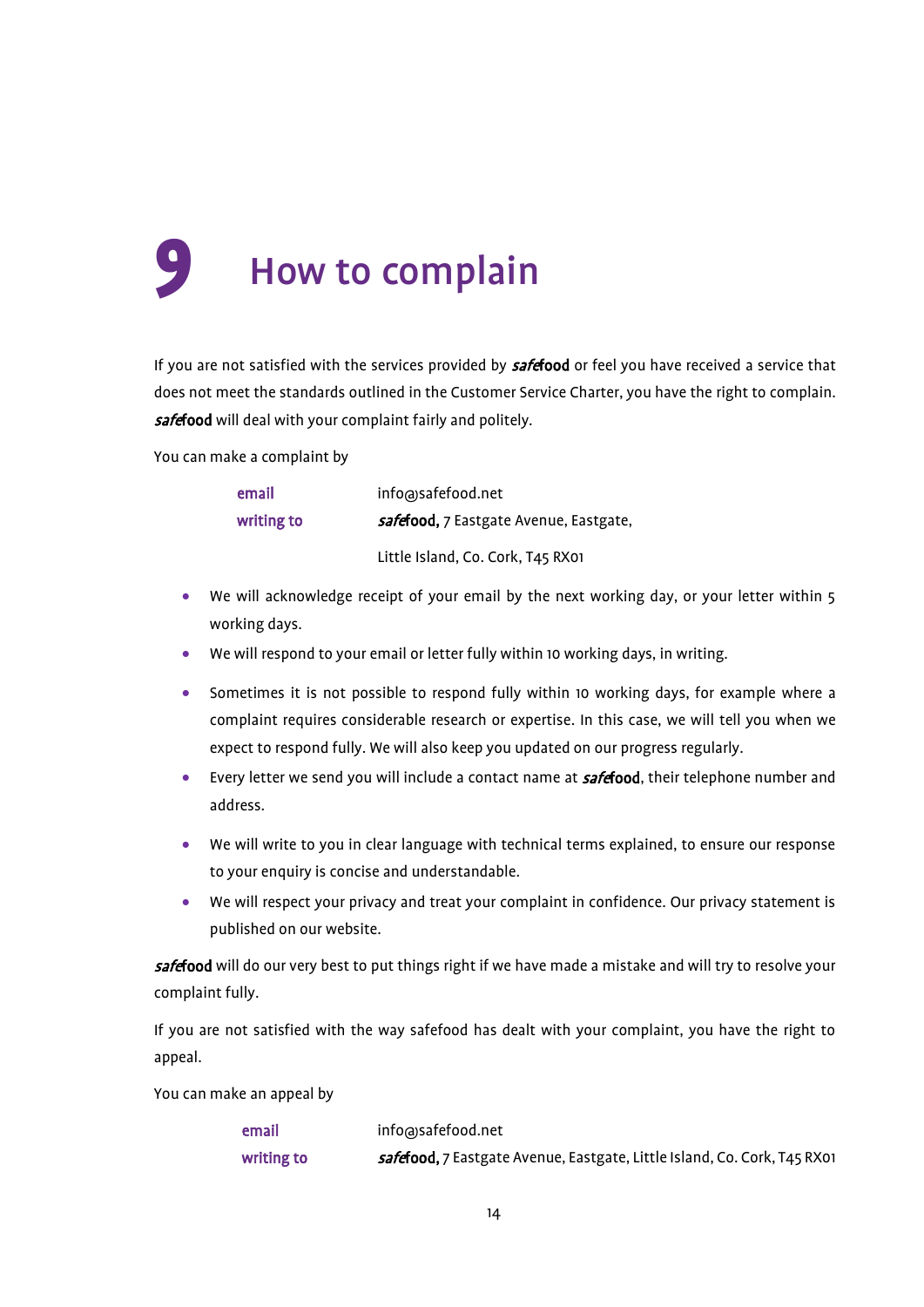safefood will ensure that its staff and customers are fully aware of the appeals process to follow.

If you are not satisfied with the way **safefood** has conducted the appeals process, or with the outcome of the appeal process, you have the right to further appeal.

Customers in the Republic of Ireland can appeal to the office of the Ombudsman by

| telephone  | +353 (0)1 6395600                                                                   |
|------------|-------------------------------------------------------------------------------------|
| web mail   | Contact The Office Of The Ombudsman   Ombudsman.ie   The Office<br>Of The Ombudsman |
| writing to | Office of the Ombudsman,                                                            |
|            | 6 Earlsfort Terrace,                                                                |
|            | Dublin 2, Do2 W773                                                                  |

Customers in Northern Ireland can appeal to the office of the Northern Ireland Ombudsman by

| telephone        | +44 (0) 28 90 233821                        |
|------------------|---------------------------------------------|
| text phone       | +44 (0) 28 90 897789                        |
| <b>Freephone</b> | 0800 34 34 24                               |
| email            | nipso@nipso.org.uk                          |
| writing to       | Northern Ireland Public Services Ombudsman, |
|                  | Progressive House,                          |
|                  | 33 Wellington Place,                        |
|                  | Belfast, BT1 6HN                            |
|                  | <b>Freepost NIPSO</b>                       |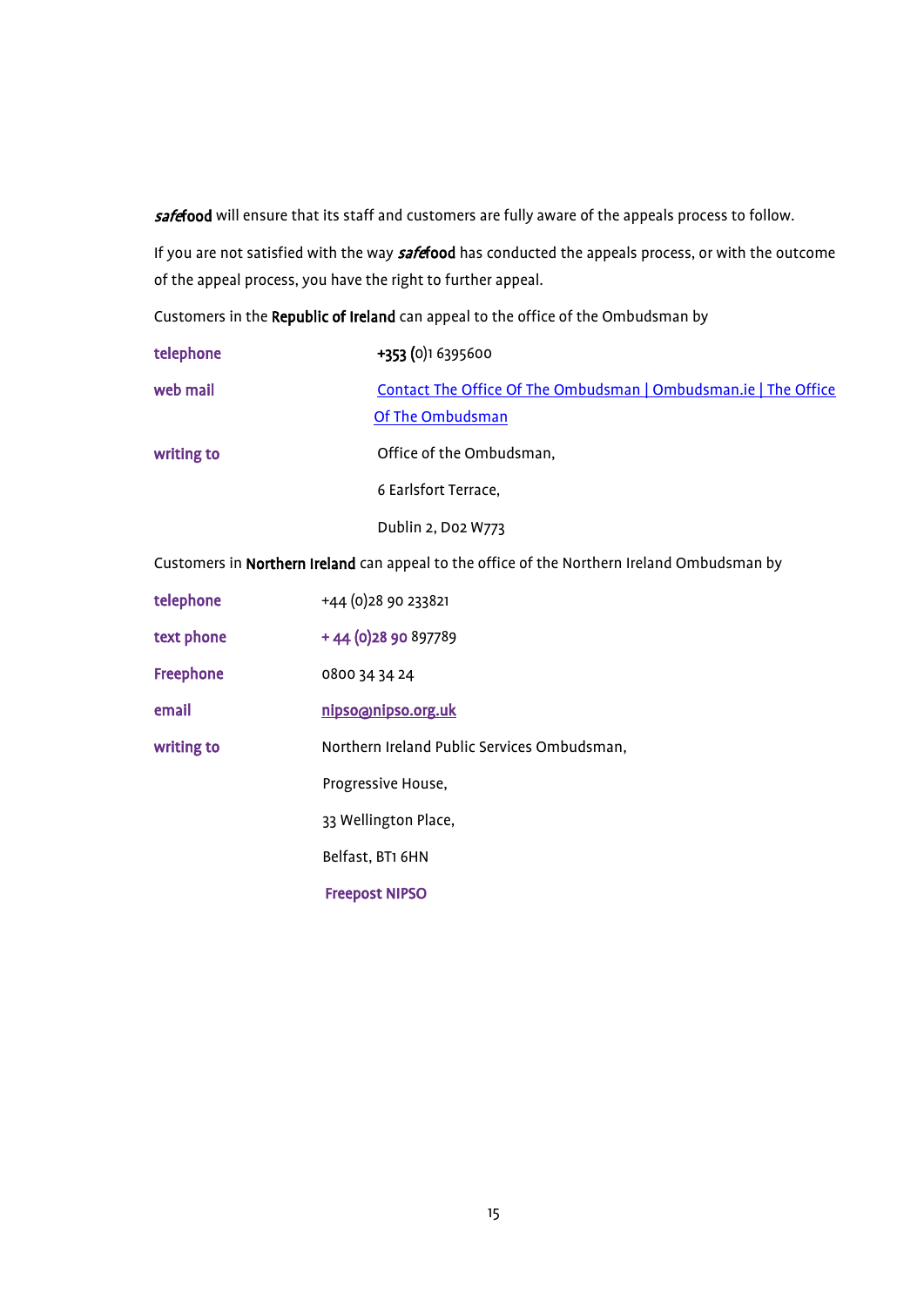## <span id="page-17-0"></span>10 Freedom of information

safefood complies fully with the terms of the Code of Practice on Freedom of Information for North South Implementation Bodies and Tourism Ireland Ltd, which came into effect 1 February, 2006. This code of practice can be found at

[Freedom of Information policy | safefood](https://www.safefood.net/freedom-of-information)

- *safe*food will provide customers with as much information as possible as a matter of course.
- You can also make a formal request for information under our code of practice by

| email      | foi@safefood.net                       |  |
|------------|----------------------------------------|--|
| writing to | safefood, 7 Eastgate Avenue, Eastgate, |  |
|            | Little Island, Co. Cork, T45 RX01      |  |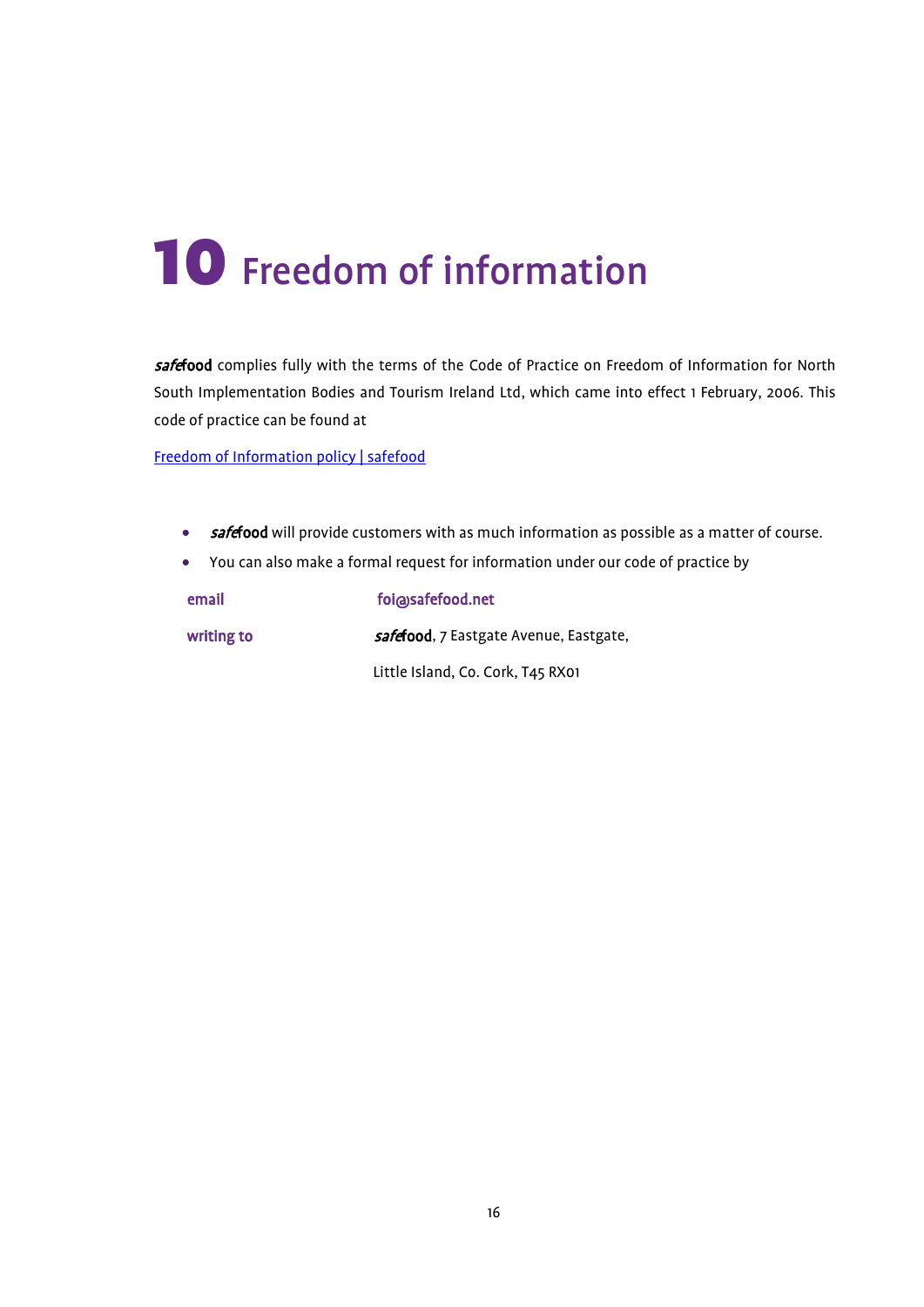# <span id="page-18-0"></span>11 Data protection

The Data Protection Acts 1988 and 2003 and the European Union's General Data Protection Regulations (GDPR) apply to **safefood**.

The Data Protection Acts protect the privacy of individuals whose personal data is being processed.

"Personal data" means information relating to a living individual who can be identified from the data itself or in conjunction with other information held.

safefood will abide by our privacy statement and data protection policy. These are published on our website.

We will not disclose information about a customer without the customer's consent, except as permitted or required by law:

- o to safeguard the security of the State
- o to prevent, detect or investigate offences, or apprehend or prosecute offenders
- o to assess or collect any tax, duty or other moneys owed or payable to the State
- o in the interests of protecting the international relations of the State
- o urgently, to prevent injury or other damage to the health of a person or serious loss of or damage to property
- o by or under any passing of legislation, or by a rule of law or order of a court
- $\circ$  to obtain legal advice or for the purposes of, or during, legal proceedings in which the person making the disclosure is a party or a witness.

safefood seeks explicit "opt-in" consent from the customer to receiving communications about our activities, and other marketing initiatives. This means your consent must be a freely given, specific and informed explicit action, made in response to a clear and understandable notice regarding the collection and use of personal data for marketing purposes.

Customers can withdraw their consent to the further collection of their personal data, and "opt out" of receiving marketing communications, at any time. Our communications will clearly notify your right to opt out, and how to do this.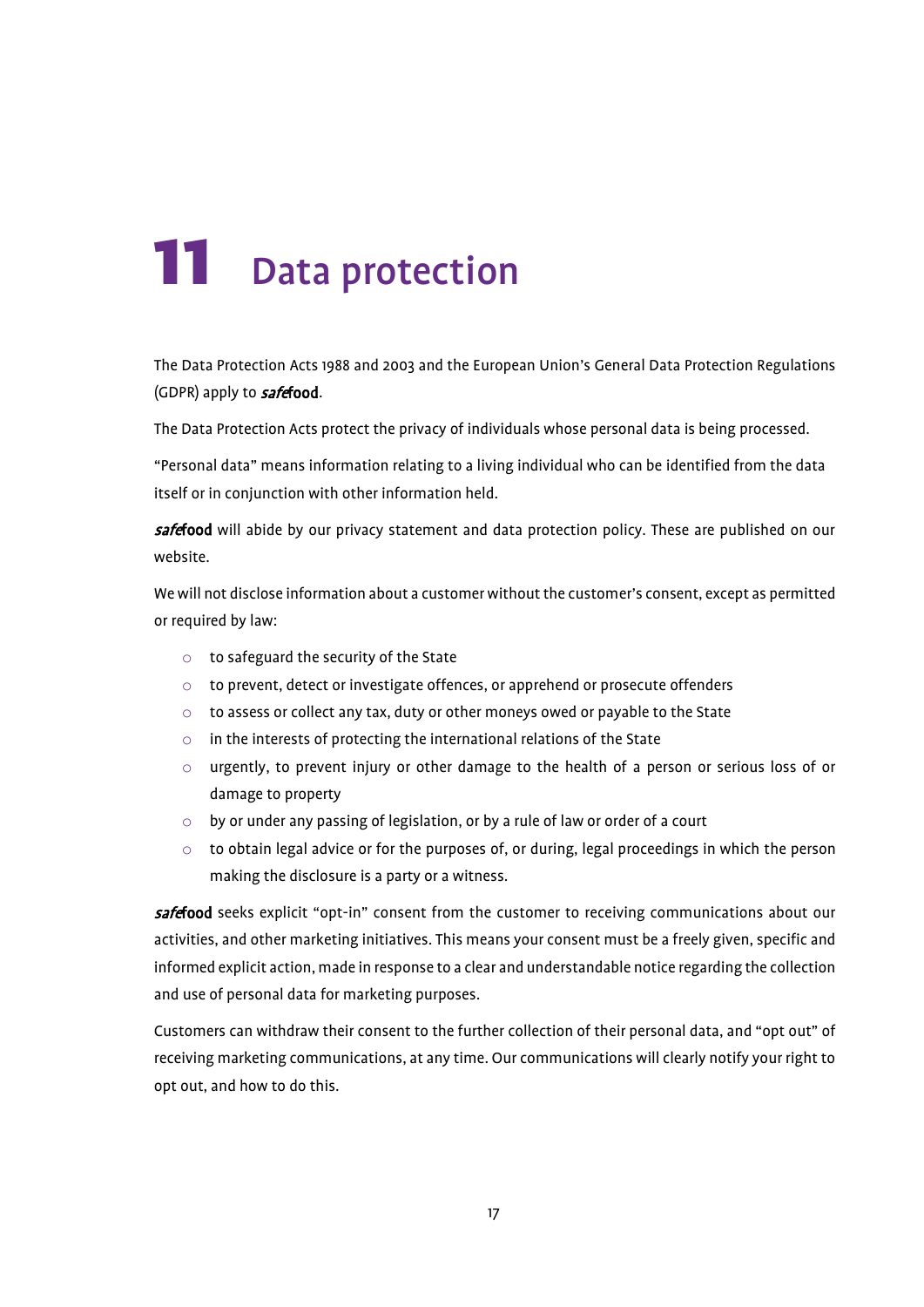# <span id="page-19-0"></span>12 How to contact us

| <b>Write to</b>                       | safefood,             |
|---------------------------------------|-----------------------|
|                                       | 7 Eastgate Avenue,    |
|                                       | Eastgate,             |
|                                       | Little Island,        |
|                                       | Co. Cork,             |
|                                       | T45 RX01              |
| Call our helpline in Northern Ireland | 0800 0851683          |
| Call our helpline in Ireland          | 0818 404567           |
| <b>Call our reception</b>             | +353 (0)21 230 4100   |
| <b>Email</b>                          | info@safefood.net     |
| <b>Website</b>                        | Contact us   safefood |
| Social media                          | <b>If in DOO</b>      |